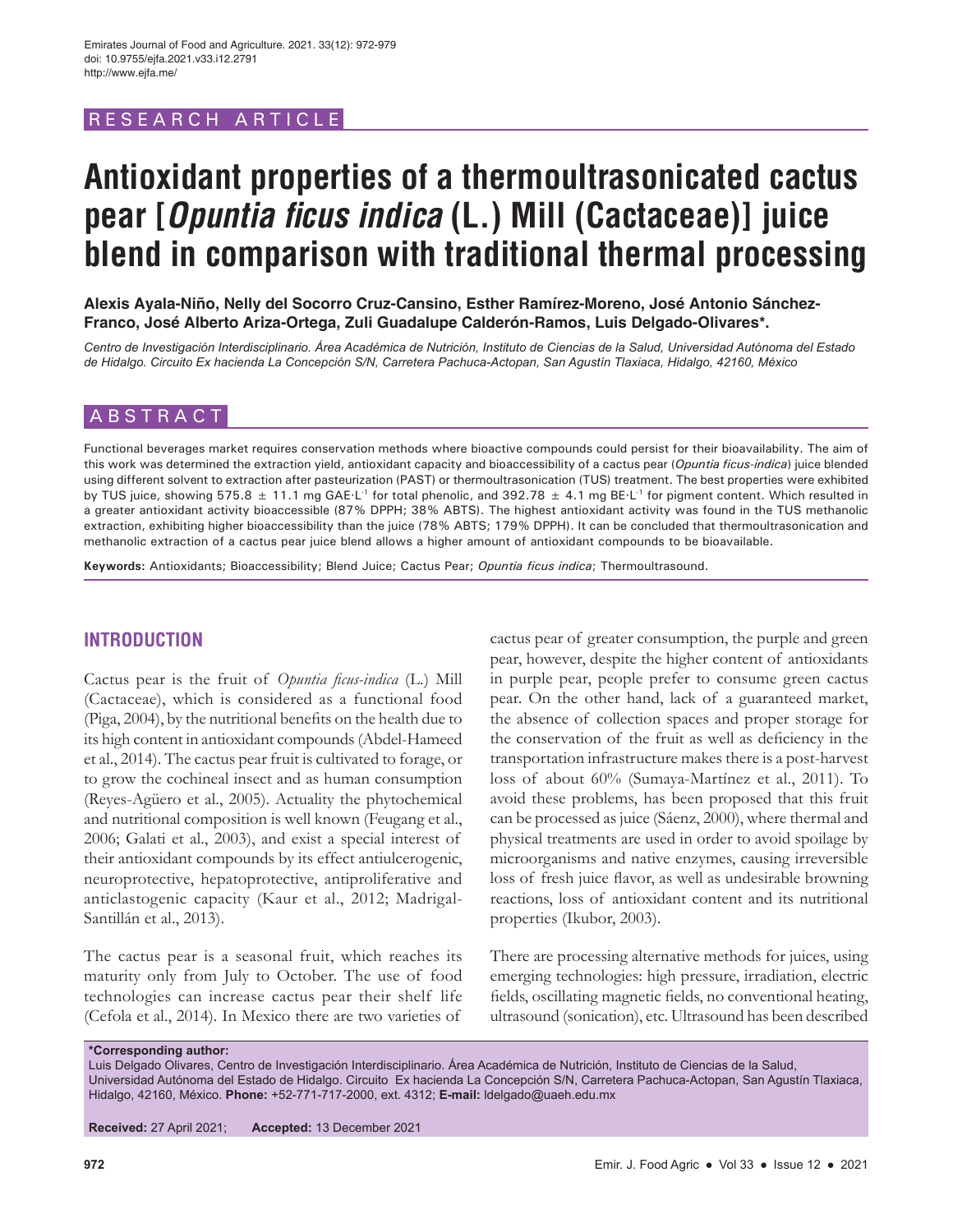recently as a method able to preserve foods; this technology emits sound waves where the frequency is not perceived by the human. This emerging technology is low cost, ecofriendly and microbial decontamination efficient (Awad et al., 2012), without affecting the sensorial quality (Gómez-Lopez et al. 2018), in comparison with other technologies such as pasteurization. Alcantara-Zavala (2021), reported that the use of thermoultrasound (combination of ultrasound with controlled temperature) to conservation of pulque improves sensorial, physicochemical and microbiological properties, increasing the quality of the final product in comparison with pasteurization.

In different studies this technique has been evaluated as an alternative to heat treatments to process purple and green cactus pear juices in achieving the microbial count reduction without affecting the juice quality and its antioxidant properties (Zafra-Rojas et al., 2013; Cruz-Cansino et al., 2015). This is important to ensure a high quality in the juice with bioactive compounds that can help to human health. For this reason, the present study had as objectives 1) compare the effect of thermoultrasonication (TUS) and pasteurization (PAST) treatments on antioxidant properties of a mixed juice with two kinds of cactus pears (*O. ficus-indica*) fruits and 2) determinate the *in vitro* bioaccessibility of antioxidants before and after of its extraction with different solvents.

# **MATERIAL AND METHODS**

Fig. 1 describes the methodology used in this work.

## **Plant material**

Samples of two varieties of green and red cactus pears (*O. ficus-indica*) (ten kilograms of each cultivar Reyna and Rojo Pelon) were donated by Mexican Association CoMeNTuna growers of Actopan; Hidalgo, Mexico, to the Institute of Health Sciences laboratory. The samples were selected according to their standards of commercial maturity, then washed and the epicarp was removed manually. The samples correspond to the season from June to August 2018. They were grown in a semi-dry climate with a temperature ranging from 11 to 37 °C.

## **Juice preparation and treatments**

The juice elaboration and thermoultrasound treatment was according previous study by Cruz-Cansino et al. (2016), where processing conditions (amplitude and time) in which the optimal treatment conditions for juice were established based on complete inactivation of microorganisms, high ascorbic acid, phenolic content and antioxidant capacity. To obtain the juice, the fruits were homogenized with a Lab blender (38BL52 LBC10, Waring



**Fig 1.** Methodologic diagram. Cactus pear juice was prepared from green and red cactus pear, which was used as a control (CTL), later it was subjected to pasteurization (PAST) or thermountrasonication (TUS), and the antioxidant activity by ascorbic acid (AA), total phenolic content (TPC), betacyanin (BC), and betaxanthin (BX) and capacity (ABTS and DPPH) were determined. Subsequently, the bioaccessibility assay was carried out to determine the percentage of bioaccessible components and antioxidant capacity. The juices were lyophilized to subsequently carry out a consecutive extraction with three solvents (hexane, ethyl acetate and finally with methanol), and the extraction performance was determined. Finally, the bioaccessibility assay of the solvent fraction with the highest yield was carried out, determining the antioxidant activity and capacity.

Commercial®, USA). Then, the juice obtained was placed in a conventional strainer to remove the seeds and finally mix the juices [Reyna and Rojo Pelon 4:6 (v: v)]. After the thermoultrasound (TUS) (80 % of amplitude for 20 min, at 45 °C) (VCX-1500, Sonics & Materials, Inc. Newtown, CT, USA) was applied to the juice. To corroborate the effect of the thermoultrasound treatment on the bioactive components of the juice, this was compared with a pasteurized juice (70 °C, 30 min) (PAST) and another juice without treatment, considered as a control sample (CTL).

# **Antioxidant content and antioxidant activity in juice**

The samples of juice were centrifuged at  $3400 \times g$  for 20 min and the supernatant was filtered with a pore size of 0.22  $\mu$ m (Millipore Millex<sup>™</sup> - GV PVDF). The filtrate was used to evaluate ascorbic acid (AA), which was expressed as milligram ascorbic acid per liter (mg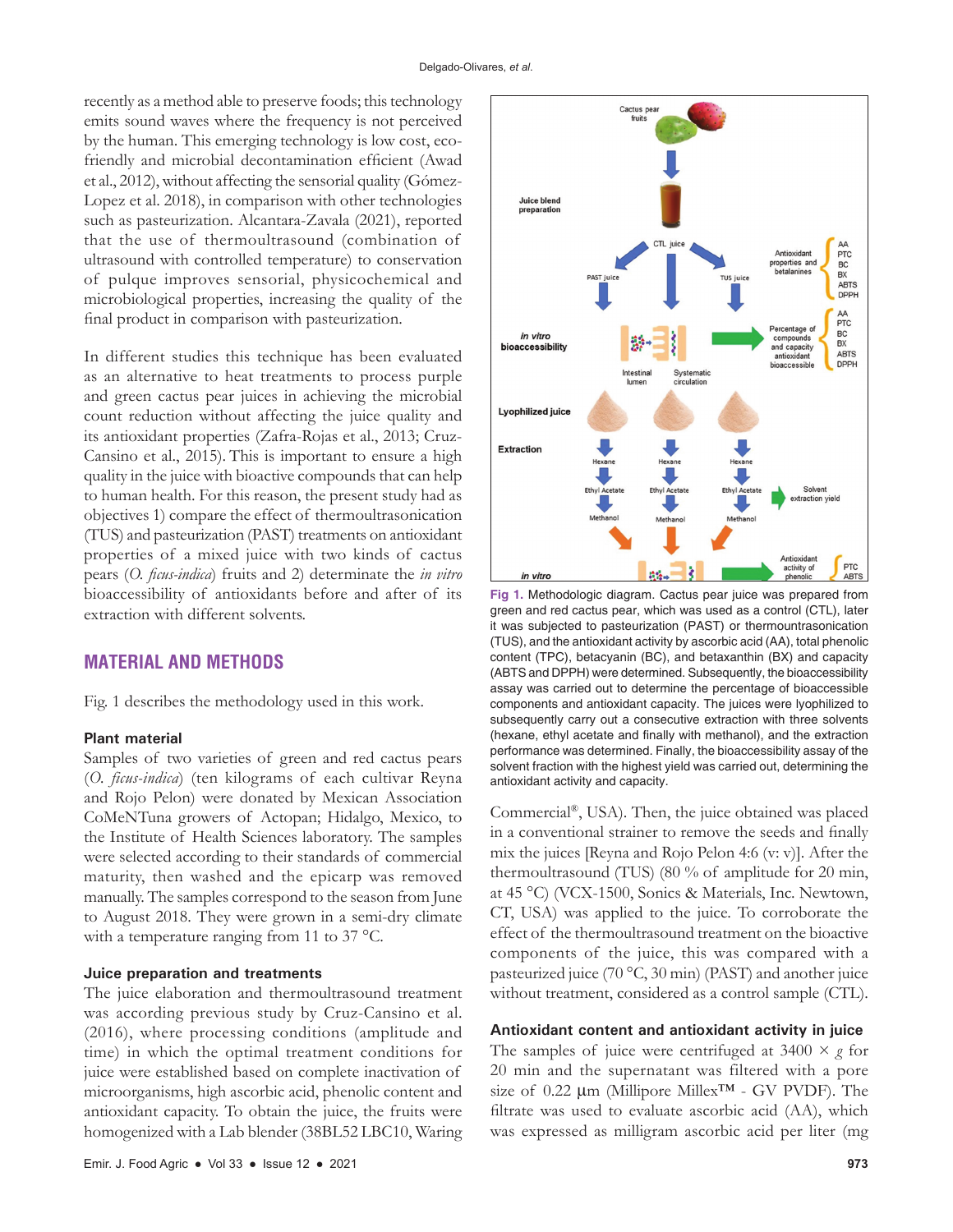AA·L-1) (Dürüst et al., 1997), total phenolic content (TPC), the values are expressed as milligram gallic acid equivalent per liter (mg GAE·L-1) (Stintzing et al., 2005), betalains content was expressed as milligram betalains equivalent per liter (mg BE·L-1) (Castellar et al., 2003), while the values of antioxidant capacity by ABTS<sup>\*+</sup> and DPPH•, were expressed as milligrams of Vitamin C Equivalents Antioxidant Capacity per liter (VCEAC·L-1) and micromoles of trolox equivalents per liter ( $\mu$ mol TE·L-<sup>1</sup>), respectively (Kuskoski et al., 2005; Kim et al., 2002).

## *In vitro* **intestinal bioaccessibility**

CTL, PAST and TUS juices were used to determine intestinal bioaccessibility, thus the *in vitro* digestion model followed by dialysis was performed according to the method described by Miller et al. (1981) with some modifications. Aliquots of 20 mL were used for in *vitro* digestion and after dialyzed during 6 h. Finally, the samples were used to evaluate ascorbic acid, total phenolic content, betalains and antioxidant capacity by ABTS and DPPH. The values obtained of bioactive compounds and antioxidant capacity before *in vitro* bioaccessibility were used as 100%, and percentage in samples after digestion was considered as an indicator of bioaccessibility in the small intestine.

## **Extractions with solvents and yields of extraction**

One liter of control, pasteurized and thermoultrasonicated juice were lyophilized (Labconco. FreeZone 6 Liter -50C Console Freeze Dryer USA), grounded and sieved at particle size at 500 micres. 5 g of powder were used to realize the extraction by maceration at room temperature (20 °C) subsequently in the following order: hexane, ethyl acetate (EtOAc) and methanol (MeOH). The extraction yield was determined according to Chougui et al. (2013). In each one of extractions with the different solvents were used to measure total phenolic content and antioxidant capacity by ABTS•+ and DPPH•. The extract with the highest phenolic and antioxidant capacity content was used to measure *in vitro* bioaccessibility assay.

## **Statistical analysis**

The values were obtained by triplicate and expressed by standard deviation of the mean (SD). The data were analyzed by one-way analysis of variance (ANOVA) test, and differences among means compared using Tukey test with a level of significance of  $p < 0.05$ , using the SPSS<sup>®</sup> System for WIN<sup>TM</sup> version 15.0.

## **RESULTS AND DISCUSSION**

#### **Ascorbic acid**

The ascorbic acid (AA) has been studied in many food matrices e. g vegetables and fruits (Kapur et al., 2012),

kiwi, Emblica officinalis fruits (Kvesitadze et al., 2001; Raghu et al., 2007), juice fruits and vegetable (bergamot, lemon, tomato) (María & Riccardo, 2020; Rekha et al., 2012; Adekunte et al., 2010) as well as sonicated (strawberry, purple cactus pear, grapefruit, kiwifruit) (Tiwari et al., 2009; Zafra-Rojas et al., 2013; Aadil et al., 2013; Wang et al., 2019) and thermoultrasonicated juices (apple, purple cactus pear; blackberry, quince, jackfruit) (Abid et al., 2014; Cruz-Cansino et al., 2015; Cervantes-Elizarrarás et al., 2017; Yıkmış et al., 2019; Cruz-Cansino et al., 2021). And it has been reported that the thermoultrasonication in juices allow the ascorbic acid stability or sometimes a decrease, and it depends of food matrix, equipment, ultrasound application conditions and probe used (Aguilar et al., 2017). The ascorbic acid values (Table 1) in CTL juice were significantly high ( $p < 0.05$ ) (286.4 mg AA·L<sup>-1</sup>) compared to PAST and TUS juices (259.4 and 236.8 mg  $AA·L<sup>-1</sup>$ , respectively).

The loss of this compound during the process of thermoultrasound could be due to processes of oxidation in aerobic and anaerobic environments related with the production and use of hydroxyl radicals (Valdramidis et al., 2010). The severe physical conditions existing inside the cavitation bubbles collapse in a micro scale, causing several sonochemical reactions that happen at the same time or separately (Tiwari et al., 2009). For instance, when juice is sonicated, the empty spaces are filled with water vapor and gases dissolved in liquid medium, which may aid oxidation reactions promoted by interactions with free radicals (Korn et al., 2002).

Compared to a previous study in cactus pear juices, control and pasteurized purple cactus pear juice values were low (around 100 mg AA·L-1), while the thermoultrasonicated

| Table 1: Antioxidant content and antioxidant capacity |  |
|-------------------------------------------------------|--|
|-------------------------------------------------------|--|

| <b>Determination</b>                                  | <b>CTL</b>                    | <b>PAST</b>              | <b>TUS</b>              |
|-------------------------------------------------------|-------------------------------|--------------------------|-------------------------|
| Ascorbic Acid<br>$(mq A A \cdot L^{-1})$              | $286.4 \pm 10.8$ <sup>c</sup> | $259.4 \pm 10.8^{\circ}$ | $236.8 \pm 3.1^{\circ}$ |
| <b>Total Phenolic</b><br>Content<br>$(mq GAE·L^{-1})$ | $411.5 \pm 7.9^a$             | $499.6 \pm 23.1^{\circ}$ | $575.8 \pm 11.1$ °      |
| <b>Betacyanin</b><br>$(mg BE·L-1)$                    | $371.51 \pm 8.8^{\circ}$      | $335.6 \pm 4.6^{\circ}$  | $392.78 \pm 4.1$ °      |
| <b>Betaxanthin</b><br>$(mq BE·L-1)$                   | $176.07 \pm 1.2^b$            | $164.52 \pm 2.7^{\circ}$ | $176.42 \pm 0.4^b$      |
| ABTS (mg<br>$VCEAC·L-1$                               | $30.5 \pm 0.9^{\circ}$        | $35.8 \pm 0.0^{\circ}$   | $39.5 \pm 0.3$ °        |
| DPPH (µmol<br>$TE \cdot L^{-1}$                       | $426.8 \pm 29.9^{\circ}$      | $434.3 \pm 16.6^a$       | $673.8 \pm 41.6^b$      |

Data were expressed as means ±standard deviation. Different letters between treatments indicate statistically significant differences (p < 0.05) between means. CTL (Control); PAST (Pasteurization); TUS (Thermoultrasonication); mg AA·L-1 (milligrams of Ascorbic Acid per liter); mg GAE·L-1 (milligrams of Gallic Acid Equivalents per liter); mg BE·L-1 (milligrams of betalains Equivalents per liter); mg VCEAC·L-1 (milligrams of Vitamin C Equivalents Antioxidant Capacity per liter); µmol TE·L-1 (micromoles of Trolox Equivalent per liter).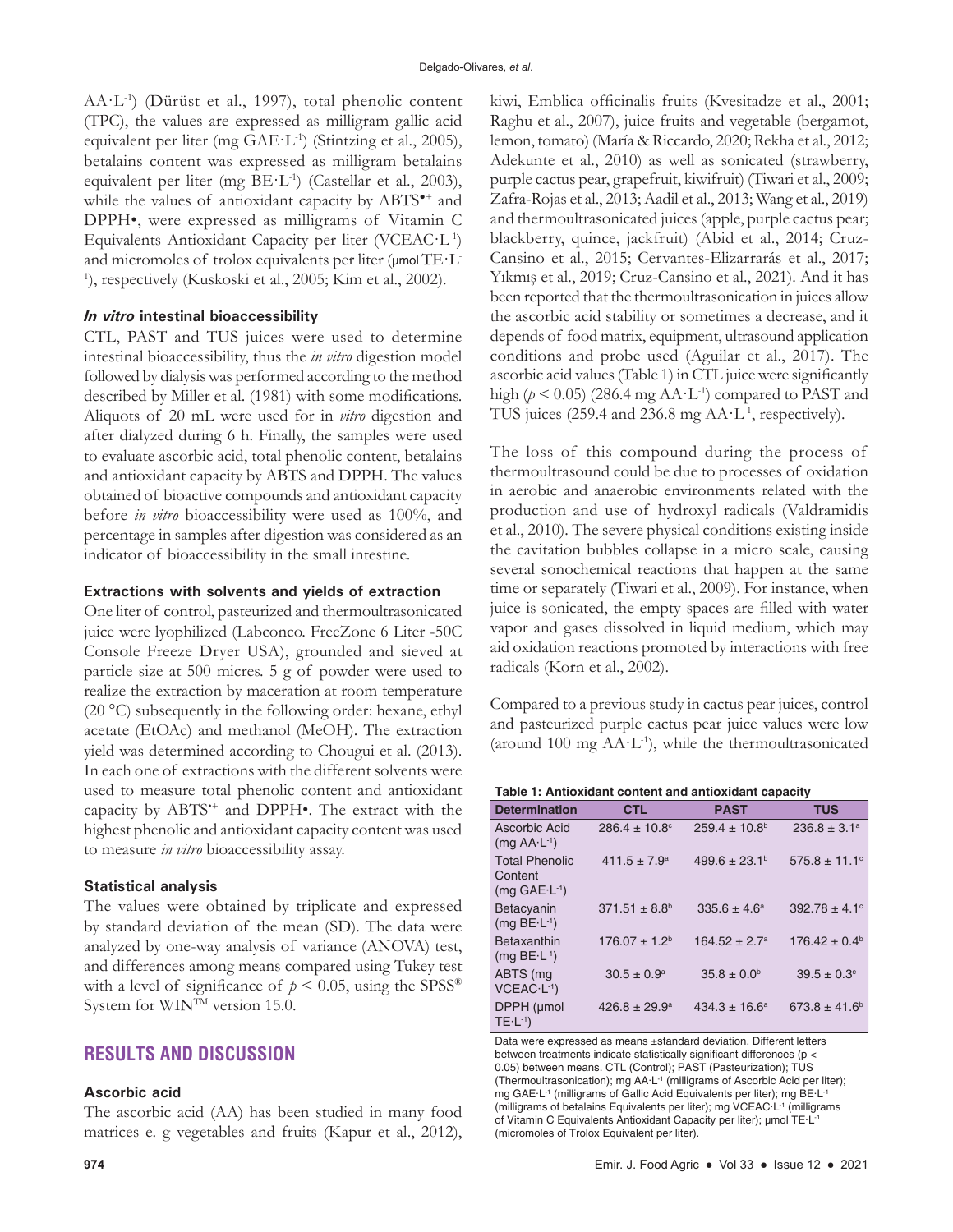juice showed similar values ( $>$  250 mg AA L<sup>-1</sup>) (Cruz-Cansino et al., 2015). In other fruit juice matrices such as blackberry juice, values of 360.14, 291.16 and 248.10 mg AA·L-1 have been reported in control, termoultrasonication and pasteurization, respectively (Cervantes-Elizarrarás et al., 2017). While thermoultrasonicated jackfruit nectar the result was of 101.24 mg  $AA·L<sup>-1</sup>$  in comparison with pasteurized nectar  $(52.40 \text{ mg } AA \cdot L^{-1})$  (Cruz-Cansino et al., 2021) and in blood fruit juice on different thermoutrasound conditions obtained a range of 212.3 to 397.2 mg AA·L-1, while untreated sample had 312.3 and the pasteurized 181.3 mg AA·L-1 (Raju and Deka, 2018).

#### **Total phenolic content**

The value of total phenolic (TPC) content in CTL was  $411 \pm 7.9$  mg GAE·L<sup>-1</sup>. After thermoultrasonication, juice showed higher ( $p < 0.05$ ) values (575.8  $\pm$  11.1 mg GAE·L<sup>-1</sup>) than PAST (499.6  $\pm$  23.1 mg GAE·L<sup>-1</sup>) and CTL juices (411.5  $\pm$  7.9) (Table 1). The increase of phenolic content is attributed to cavitation effects and collapse bubbles that implode which break the vacuoles or membrane of vegetable cells allowing release of these compounds that were linked to the polysaccharides of the cell wall (Cheng et al., 2007; Jabbar et al., 2015), as well as hydroxyl radicals (OH) generated sonochemically bind to the aromatic ring (Bath et al., 2011). The increase of these compounds in thermoultrasonicated juice has been reported in several studies on different fruits e. g. star, quince, and blueberry (Nayak, 2018; Yıkmış, 2019; Wu, 2021). However, the results were different in thermosonicated mango juice since the phenolic content was low in comparison with control sample with treatments at 25  $^{\circ}$ C and 45  $^{\circ}$ C, indicating that these compounds are thermosensibles (Dars, 2019). Therefore, the variability of result can depend on the food matrix and on the conditions of treatments applied.

#### **Betalains content**

Respect to betalains, the TUS juice had significantly high  $(p < 0.05)$  values in betacyanins (392.78  $\pm$  4.1 mg BE·L<sup>-1</sup>) compared with CTL and PAST samples  $(335.6 \pm 4.6 \text{ and }$  $371.51 \pm 8.8$  mg BE·L<sup>-1</sup> respectively) (Table 1). Regarding betaxanthins, TUS and CTL juices showed similar  $(p > 0.05)$ values (176.42  $\pm$  0.4 and 176.01  $\pm$  1.2 mg BE·L<sup>-1</sup>, respectively) and significantly higher ( $p < 0.05$ ) than the PAST (164.52)  $\pm$  2.7 mg BE·L<sup>-1</sup>). The high betalains content in TUS is due to the combination of ultrasound and moderated temperature application preventing the degradation of these compounds (Zenker et al., 2003). On the other hand, the temperature applied in PAST juice degraded these molecules since they are sensitive to high heat treatment causing hydrolysis (Fernández-López et al., 2007). In a previous study on purple cactus pear juice different behaviour was obtained, the control and pasteurized juice had similar values of betacyanins (291.52  $\pm$  38.92 and 272.43  $\pm$  15.34 mg  $BE·L<sup>-1</sup>$ , respectively), while thermoultrasonication at 80% amplitudes by 15 and 25 min had 217.86  $\pm$  55.71 and  $237.54 \pm 35.16$  mg BE L<sup>-1</sup>, respectively, and in betaxanthins there were no significant differences between the samples (Cruz-Cansino et al., 2015). In other food matrix such as clear red pitaya betacyanins content reported similar values between thermoultrasonicated and untreated juice (149.0  $\pm$ 0.07 and 140.7  $\pm$  0.10 mg BE·L<sup>1</sup>, respectively) (Liao et al., 2020). The same matrix in other study found a decrease (*p*  $<$  0.05) of 130.9 mg BE·L<sup>-1</sup> in TUS and 136.1 mg BE·L<sup>-1</sup> in thermal processing (Zhu et al., 2021).

## **Antioxidant capacity by ABTS and DPPH**

Assays of antioxidant capacity by ABTS and DPPH have been applied extensively in different matrices e. g. soil, oil, coffee, vegetables, leaves, seeds, fruits and juices (Panuccio et al., 2019; Giuffrè et al., 2018; Choi and Koh 2017; Embuscado, 2015; Sandoval-Gallegos et al., 2021; Ortega-Ortega et al., 2017; Becker et al., 2019; Zapata et al., 2017). Two action mechanisms to blend juice analysis in the present study were used, the results are shown in table 1. The TUS sample had significantly  $(p < 0.05)$ higher values of antioxidant activity measured by ABTS mechanism (39.5  $\pm$  0.3 mg VCEAC·L<sup>-1</sup>) than CTL (30.5  $\pm$  0.9 mg VCEAC·L<sup>-1</sup>) and PAST juice (35.8  $\pm$  0.1 mg VCEAC $\cdot$ L<sup>-1</sup>). The results of DPPH behavior was similar to ABTS analysis in TUS juice, significantly high  $(p < 0.05)$ values of  $673.8 \pm 41.6$  µmol TE·L<sup>-1</sup>, while similar results (*p* > 0.05) were found between CTL and PAST samples (426.8  $\pm$  29.9 and 434.3  $\pm$  16.6 µmol TE L<sup>-1</sup>, respectively). Studies by thermoultrasound in juices reported similar behaviour, in thermoutrasonicated blackberry juice presented high antioxidant capacity by ABTS and DPPH (1118.20  $\pm$ 96.8 and 13964.96  $\pm$  570.1 µmol TE L<sup>-1</sup>, respectively) in comparison with pasteurized juice  $(941.22 \pm 31.8)$  and 11935.04  $\pm$  425.0 µmol TE L<sup>-1</sup>, respectively) (Cervantes-Elizarrás et al. 2017).

It has been reported that bioactive compounds such as ascorbic acid, phenol, anthocyanins and betalains are related with the antioxidant activity by ABTS and DPPH (Flores-Mancha et al., 2021; Zafra-Rojas et al., 2016; Sawicki et al., 2016). This behavior is due to the deliverance of antioxidants of the food matrix during the treatment of thermoultrasound (Cervantes-Elizarrás et al. 2017).

The results obtained showed that the conditions of TUS treatment could be applied as a potential option to conventional technology due to the preservation of antioxidant properties in cactus pear juice blend.

#### *In vitro* **intestinal bioaccessibility in juices**

The fig. 2 shows the percentages of *in vitro* intestinal bioaccessibility of antioxidant compounds *In vitro* of the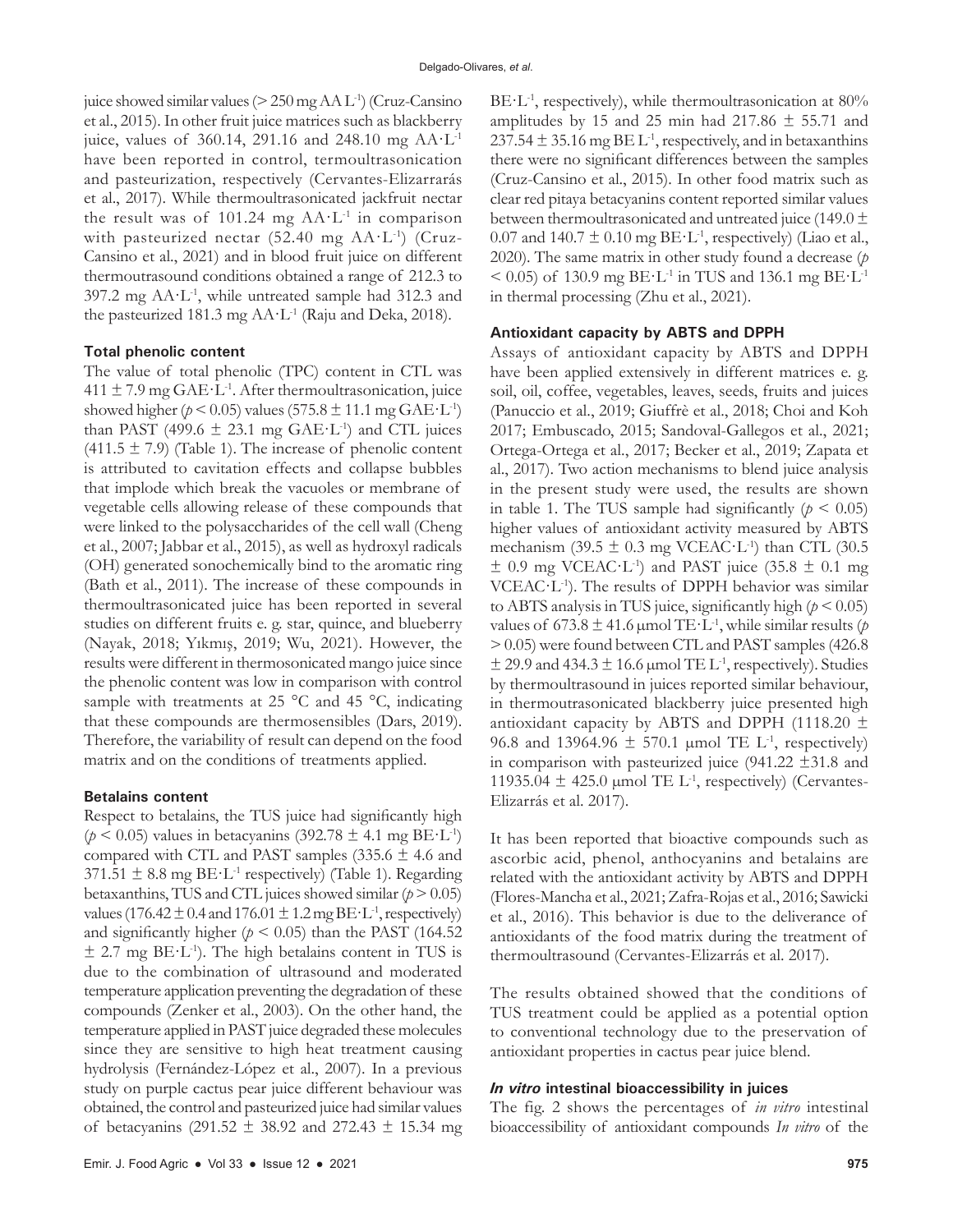samples. TUS and PAST juices had a high ascorbic acid bioaccessibility (56 %), in comparison with CTL juice (41 %), this because during pasteurization and ultrasonication, these treatments allows the release of the compounds of cellular structures causing a high bioavailability (Herrero and Romero, 2006). Meanwhile, control juice remained the highest concentration in percentage of phenolic compounds after the digestion process (83.17 %), followed by TUS (54.66 %), while pasteurized juice had the lowest concentration (50.99 %). The decrease of phenolic compounds in TUS and PAST samples could be due to the degradation of these compounds during the processing for the formation of new hydrogen nets, which can catch these compounds (Anese et al., 2013).

After digestion process, the betacyanins and betaxanthins in the three juices remained only around of  $24 - 36\%$ respectively, and had no statistical difference between treatments, because the pH conditions used probably affected the bioactive compounds (Herbach and Carle, 2006).

The antioxidant activity was also affected by the *in vitro*, digestion process because there exists a positive correlation positive between antioxidant activity and antioxidant molecules. Even so, the TUS juice showed the highest antioxidant activity bioaccessible (87% of ABTS and 38% of DPPH) compared with the other samples (Fig. 2).

#### **Extraction yield**

Extraction with three different solvents was performed and the yield obtained is presented in table 2. It can be perceived that methanolic extraction of all the treatments (TUS, PAST and CTL) had the highest extraction yield over 800 g·kg<sup>-1</sup> compared with other solvents extraction ( $p$  < 0.05). This means that methanol extraction had the most of the compounds, and it is due to the polar characteristic of this solvent (Aderogba et al., 2010).

#### **Total phenols and antioxidant capacity in extracts**

The antioxidant capacity of extractions with three different solvents, hexane, ethyl acetate, and methanol was evaluated. In all samples, the total phenolic content and antioxidant capacity increased with the more polar solvent (Table 3), because the antioxidant compounds generally tend to be more polar. TUS methanolic extract showed the highest value ( $p < 0.05$ ) in comparison with other extracts. The high values in TUS samples is due to the deliverance of antioxidant compounds during sonication (Zafra-Rojas et al., 2013) which is related to the antioxidant activity obtained in the TUS juice (Table 1).

# *In vitro* **Intestinal bioaccessibility of antioxidants extraction**

As it has been mentioned, methanolic extraction reported the highest yield in the obtention of compounds and antioxidant activity, therefore, the bioaccessibility study was measured in this sample. In fig. 3, it can be observed that all determinations had more than 67 % of bioaccessibility. This could be because the methanolic extraction had less concentration of complex carbohydrates that could interact with the antioxidants and interfere with its bioavailability (Palafox-Carlos et al., 2011). In general, the antioxidant capacity measured by ABTS, PAST and TUS treatment samples showed a decrease of its antioxidant activity bioaccessible in comparison with the control, while DPPH, all the samples had more than 100 % of bioaccessibility. Neither ascorbic acid and betalains could be

#### **Table 2: Solvent extraction yield in cactus pear juice blended.**

| <b>Treatment</b> | <b>Hexane</b><br>$(q-Kq^{-1})$ . | <b>Ethyl Acetate</b><br>$(g Kg^{-1})$ . | <b>Methanol</b><br>$(q$ $Kq^{-1})$ . |
|------------------|----------------------------------|-----------------------------------------|--------------------------------------|
| <b>CTL</b>       | $0.18 \pm 0.0^a$                 | $0.56 \pm 0.2^b$                        | $894.7 \pm 28.0^{\circ}$             |
| <b>PAST</b>      | $0.24 \pm 0.0^{\circ}$           | $0.78 \pm 0.2^b$                        | $866.1 \pm 32.0^{\circ}$             |
| <b>TUS</b>       | $0.48 \pm 0.0^a$                 | $0.82 \pm 0.4^{\circ}$                  | $832.1 \pm 26.0^{\circ}$             |

Data were expressed as means ±standard deviation. Different letters between treatments indicate statistically significant differences (p < 0.05) between means. CTL (Control); PAST (Pasteurization); TUS (Thermoultrasonication).



**Fig 2.** Percentage of compounds and antioxidant capacity bioaccessible in cactus pear juice blend. Data are expressed as means ± standard deviations. Different letters between treatments indicate statistically significant differences from the same determination (p < 0.05) between means. The values obtained of antioxidant activity and capacity, before in vitro bioaccessibility were used as 100 % and percentage in each sample after bioaccessibility assay was considered as an indicator of bioaccessibility in the small intestine (100% is presented in the table 1 data). CTL = Control; PAST = Pasteurization; TUS = Thermoultrasonicated; AA = Ascorbic Acid; TPC = Total Phenolics Content; BC = Betacyanins; BX = Betaxantins; TF = Total Fraction; BF = Bioaccessible Fraction.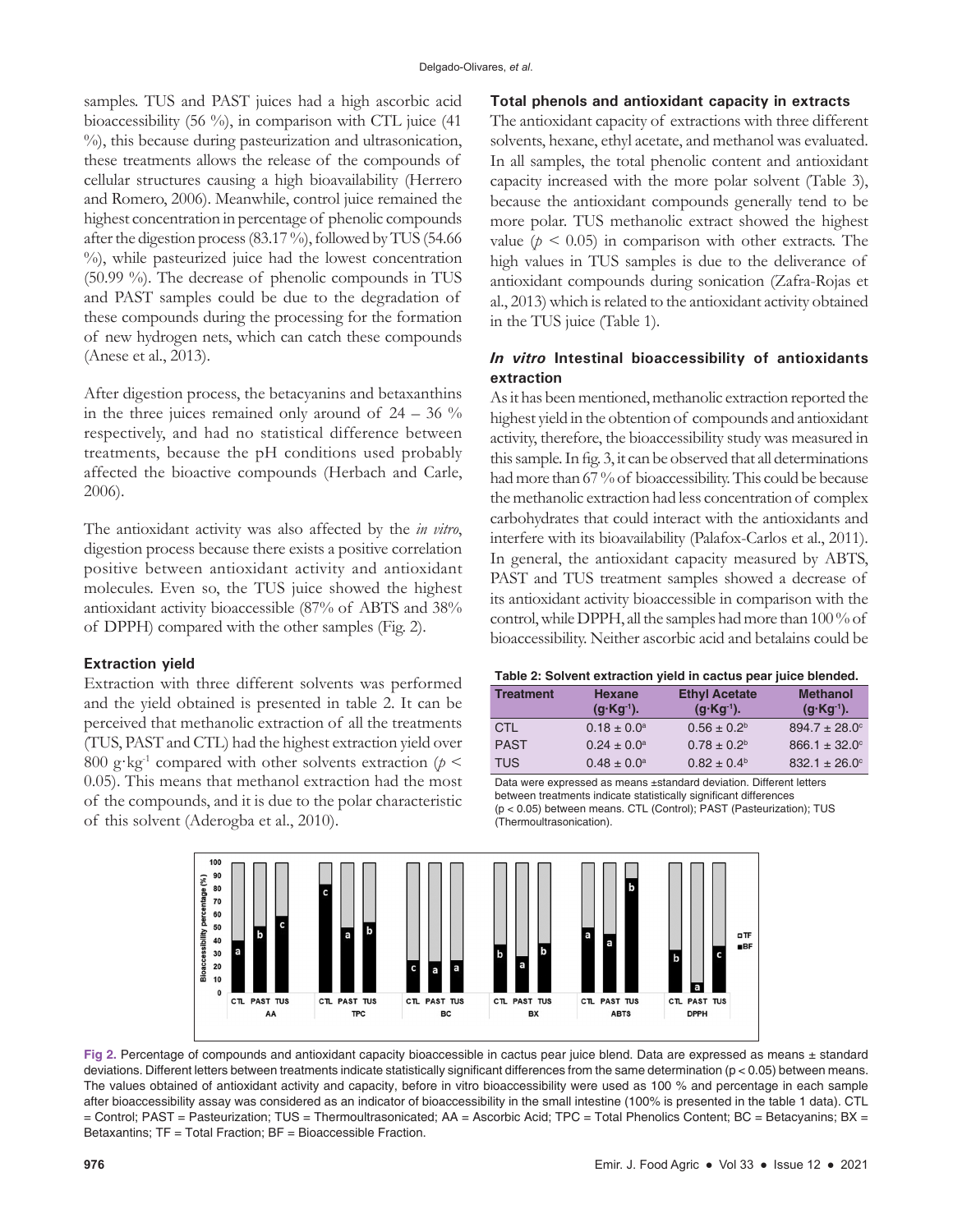| <b>Determination</b>                        | <u>, and a critical matrix biological at another boat failed agriculture average in </u><br><b>Extraction</b> | <b>CTL</b>                     | <b>PAST</b>                     | <b>TUS</b>                      |
|---------------------------------------------|---------------------------------------------------------------------------------------------------------------|--------------------------------|---------------------------------|---------------------------------|
| <b>Total Phenolic</b><br>$(mg GAE·L-1)$     | Hexane                                                                                                        | $25.63 \pm 0.56^a$             | $23.81 \pm 0.89^{\circ}$        | $33.51 \pm 2.51^{\circ}$        |
|                                             | Ethyl Acetate                                                                                                 | $221.53 \pm 5.61$ °            | $231.65 \pm 11.37$ °            | $242.92 \pm 9.87$ °             |
|                                             | Methanol                                                                                                      | $571.53 \pm 6.37$ <sup>d</sup> | $543.87 \pm 16.35$ <sup>d</sup> | $630.26 \pm 23.12$ <sup>e</sup> |
| <b>ABTS</b><br>$(mq$ VCEAC L <sup>1</sup> ) | Hexane                                                                                                        | $4.97 \pm 0.33^b$              | $1.45 \pm 0.17$ <sup>a</sup>    | $5.69 \pm 1.44$ <sup>ab</sup>   |
|                                             | Ethyl Acetate                                                                                                 | $7.10 \pm 0.23a^{b}$           | $9.83 \pm 0.69^{\circ}$         | $14.71 \pm 4.05$ °              |
|                                             | Methanol                                                                                                      | $31.14 \pm 0.83$ <sup>d</sup>  | $43.11 \pm 0.96^{\circ}$        | $50.79 \pm 1.82$ <sup>f</sup>   |
| <b>DPPH</b><br>(mmol $TE \cdot L^{-1}$ )    | Hexane                                                                                                        | $16.33 \pm 0.9^{\circ}$        | $62.21 \pm 2.86^{\circ}$        | $71.29 \pm 4.31^b$              |
|                                             | <b>Ethyl Acetate</b>                                                                                          | $283.16 \pm 25.51$ °           | $360.12 \pm 29.76^d$            | $269.21 \pm 21.99$ <sup>c</sup> |
|                                             | Methanol                                                                                                      | 392.02± 19.67 <sup>de</sup>    | $442.22 \pm 26.23$ <sup>e</sup> | $622.62 \pm 30.17$ <sup>f</sup> |

Data are expressed as means ±standard deviation. Different letters between treatments indicate significant statistically differences (p < 0.05) between means ±. CTL (control); PAST (pasteurization); TUS (Thermoultrasonication); mg GAE·L-1 (milligrams of Gallic Acid Equivalents per liter); mg VCEAC·L-1 (milligrams of Vitamin C Equivalents Antioxidant Capacity per liter); µmol TE·L-1 (micromoles of Trolox Equivalent per liter).



**Fig 3.** Percentage of antioxidant activity (by phenols) and capacity bioaccessible in cactus pear juice blend of methanolic extract. Data are expressed as means ± standard deviations. Different letters between treatments indicate significant statistically differences from the same determination ( $p < 0.05$ ) between means. The values obtained of antioxidant activity and capacity, before in vitro bioaccessibility were used as 100 % and percentage in each sample after bioaccessibility assay was considered as an indicator of bioaccessibility in the small intestine (100% is presented in the table 3). CTL = Control;  $PAST =$ Pasteurization; TUS = Thermoultrasonication; TPC = Total Phenolic Content, TF = Total Fraction; BF = Bioavailable Fraction.

identified in the bioaccessible fractions, which can suggest the use of more specific techniques for their identification during *in vitro* bioaccessibility determination. Even though, with these results, it can be observed that a methanolic extraction is related to extracts with a high intestinal absorption of antioxidants.

# **CONCLUSIONS**

From the data in this study, unconventional technology known as thermoultrasound, has the property to release bioactive compounds with antioxidant capacity in cactus pear juice blend, being these compounds more bioaccessible than those in no treated and pasteurized juice. Methanol had a higher extraction yield than hexane and acetate ethyl, having as well, a high antioxidant capacity, suggesting that antioxidant compounds in cactus pear juice are polar. Also, these compounds are more bioaccessible due to solvent extraction and thermoultrasound, this because the decrease in fiber amount, and the disruption of biological cell walls that release bioactive compounds.

## **ACKNOWLEDGMENTS**

This study was accomplished thanks to the financial support of Programa de Fortalecimiento de la Calidad Educativa (PFCE 2018-2019) and Programa para Desarrollo Profesional (PRODEP) (DSA/103.5/14/10948). The first author was supported by a fellowship from the Consejo Nacional de Ciencia y Tecnología (CONACyT) (No. 552425). The authors acknowledge Mexican association CoMeNTuna (Hidalgo, Mexico) for providing the plant materials.

# **CONFLICT OF INTEREST DECLARATION**

The authors have no conflict of interest to declare.

#### **Author's contributions**

Alexis Ayala-Niño and José Antonio Sánchez-Franco performed the experiments and data analysis; Nelly del Socorro Cruz-Cansino, Esther Ramírez-Moreno and Luis Delgado-Olivares conceived, designed the experiments, data analysis and wrote the majority of the paper and managed the authors; José Alberto Ariza-Ortega and Zuli Guadalupe Calderón-Ramos wrote key sections of the paper. All authors have read and agreed to the published version of the manuscript.

#### **REFERENCES**

Aadil, R. M., X. A. Zeng, Z. Han and D. W. Sun. 2013. Effects of ultrasound treatments on quality of grapefruit juice. Food Chem.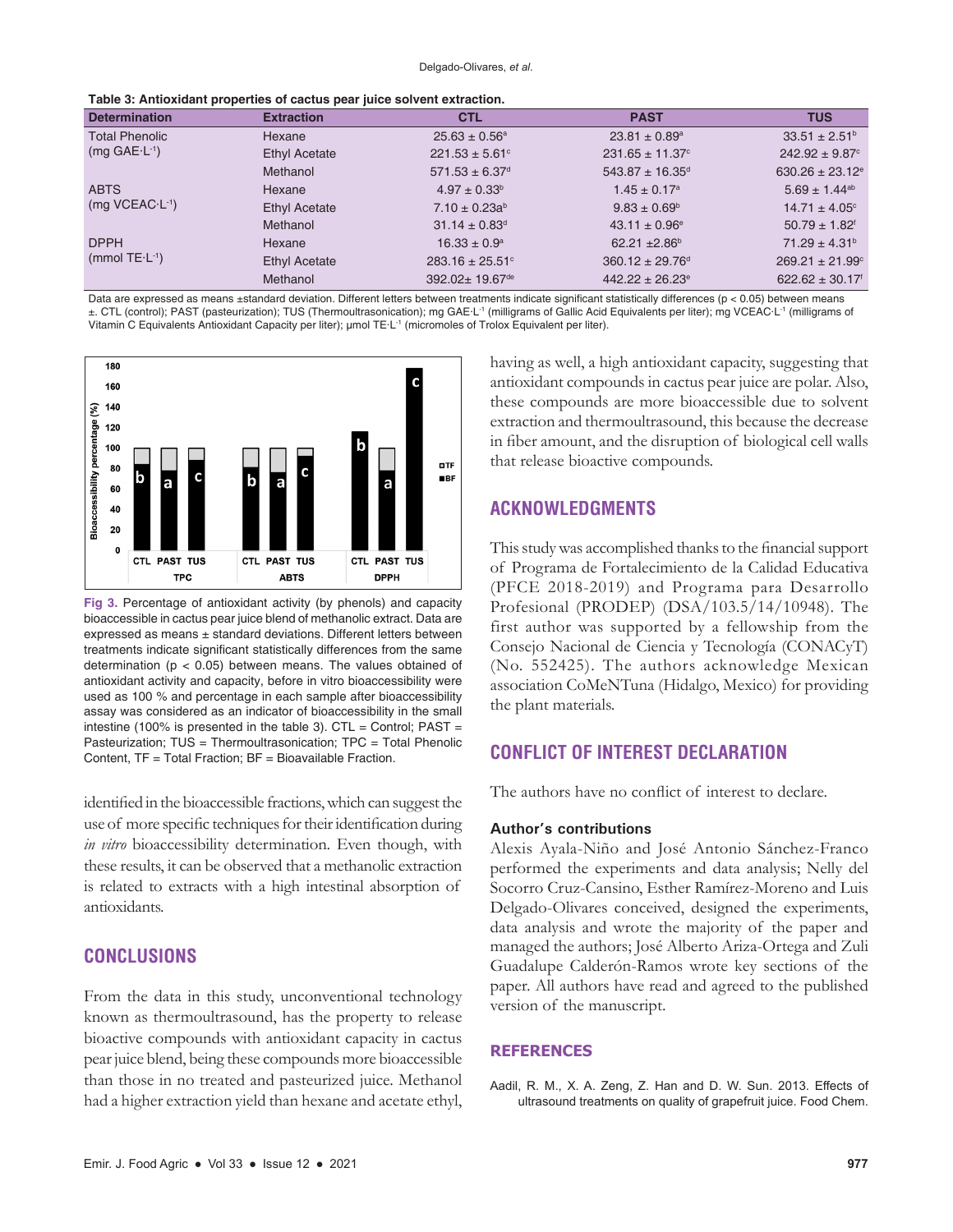141: 3201-3206.

- Alcantara-Zavala, A. E., J. de Dios Figueroa-Cárdenas, J. F. O. Pérez-Robles, Gerónimo Arámbula-Villa and D. E. Miranda-Castilleja. 2021. Thermosonication as an alternative method for processing, extending the shelf life, and conserving the quality of pulque: A non-dairy Mexican fermented bever. Ultrason. Sonochem. 70: 105290.
- Abdel-Hameed, S. S., M. A. Nagaty, M. S. Salman and S. A. Bazaida. 2014. Phytochemicals, nutritionals and antioxidant properties of two prickly pear cactus cultivars (*Opuntia ficus indica* Mill.) growing in Taif, KSA. Food Chem. 160: 31-38.
- Abid, M., S. Jabbar., B. Hu, M. M. Hashim, T. Wu, S. Lei, M. A. Khan and X. Zeng. 2014. Thermosonication as a potential quality enhancement technique of apple juice. Ultrason. Sonochem. 21: 984-990.
- Adekunte, A. O., B. K. Tiwari, P. J. Cullen, A. G. M. Scannell and C. P. O'donnell. 2010. Effect of sonication on colour, ascorbic acid and yeast inactivation in tomato juice. Food Chem. 122: 500-507.
- Aderogba, M. A., D. T. Kgatle, L. J. McGaw and J. N. Eloff. 2010. Isolation of antioxidant constituents from *Combretum apiculatum* subsp. A*piculatum.* S. Afr. J. Bot. 79: 125-131.
- Aguilar, K., A .Garvín, A. Ibarz, and P. E. Augusto. 2017. Ascorbic acid stability in fruit juices during thermosonication. Ultrason. Sonochem. 37: 375-381.
- Anese, M., G. Mirolo, P. Beraldo and G. Lippe. 2013. Effect of ultrasound treatments of tomato pulp on microstructure and lycopene *in vitro* bioaccessibility. Food Chem. 136: 458-463.
- Awad, T. S., H. A. Moharram, O. E. Shaltout, D. Asker and M. Youssef. 2012. Applications of ultrasound in analysis, processing and quality control of food: A review. Food Res. Int. 48: 410-427.
- Becker, M. M., G. S. Nunes, D. B. Ribeiro, F. E. Silva, G. Catanante and J. L. Marty. 2019. Determination of the antioxidant capacity of red fruits by miniaturized spectrophotometry assays. J. Braz. Chem. Soc. 30: 1108-1114.
- Castellar, R., J. M. Obon, M. Alacid and J. A. Fernández-López. 2003. Color properties and stability of betacyanin from Opuntia fruits. J. Agric. Food Chem. 51: 2772-2776.
- Cefola, M., M. Renna and B. Pace. 2014. Marketability of readyto-eat cactus pear as affected by temperature and modified atmosphere. JFST. 51: 25-33.
- Cervantes-Elizarrarás, A., J. Piloni-Martini, E. Ramírez-Moreno, E. Alanís-García, N. Güemes-Vera, C. A. Gómez-Aldapa, Q. Y. Zafra-ROjas and N. S. Cruz-Cansino. 2017. Enzymatic inactivation and antioxidant properties of blackberry juice after thermoultrasound: Optimization using response surface methodology. Ultrason. Sonochem. 34: 371-379.
- Cheng, L. H., C. Y. Soh, S. C. Liew and F. F. Teh. 2007. Effects of sonication and carbonation on guava juice quality. Food Chem. 104: 1396-1401.
- Choi, B. and E. Koh. 2017. Spent coffee as a rich source of antioxidative compounds. Food Sci. Biotechnol. 26: 921-927.
- Chougui, A., W. Tamandjari, W. Hamidj, S. Hallal, A. Barras, T. Richard and Larbat R. 2013. Oil composition and characterization of phenolic compounds of Opuntia ficus-indica seeds. Food Chem. 139: 796-803.
- Cruz-Cansino, N. S., J. A. Ariza‐Ortega, E. Alanís‐García, E. Ramírez‐Moreno, R. M. Velázquez‐Estrada, Q. Y. Zafra‐Rojas, A. Cervantes-Elizarrarás, A Suárez-Jacobo, and Delgado‐ Olivares, L. 2021. Optimal thermoultrasound processing of jackfruit (*Artocarpus heterophyllus* lam.) nectar: Physicochemical

characteristics, antioxidant properties, microbial quality, and fatty acid profile comparison with pasteurized nectar. J. Food Process. Preservat. 45: e15029.

- Cruz-Cansino, N. S., N. I. Montiel-Columna, P. G. Bautista-Velueta, M. R. Pérez-Tinoco M. R., E. Alanís-García and E. Ramírez-Moreno. 2016. Optimization of thermoultrasound conditions for the processing of prickly pear juice blend (*Opuntia ficus indica*) using response surface methodology. J. Food Qual. 39: 780-791.
- Cruz-Cansino, N. S., E. Ramírez-Moreno, J. E. León-Rivera, L. Delgado-Olivares, E. Alanís-García, J. A. Ariza-Ortega, J. J. Manríquez-Torres and D. P. Jaramillo-Bustos. 2015. Shelf life, physicochemical, microbiological and antioxidant properties of purple cactus pear (*Opuntia ficus indica*) juice after thermoultrasound treatment. Ultrason. Sonochem. 27: 277-286.
- Dars, A. G., K. Hu, Q. Liu, A. Abbas, B. Xie and Z. Sun. 2019. Effect of thermo-sonication and ultra-high pressure on the quality and phenolic profile of mango juice. Foods. 8: 298.
- Dürüst, N., S. Dogan and Y. Dürüst. 1997. Ascorbic acid and element contents of foods of Trabzon (Turkey). J. Agric. Food Chem. 45: 2085-2087.
- Embuscado, M. E. 2015. Spices and herbs: Natural sources of antioxidants-a mini review. J. Funct. Foods. 18: 811-819.
- Fernández-López, J. A., R. Castellar, J. M. Obón and L. Almela. 2007. Monitoring by liquid chromatography coupled to mass spectrometry the impact of pH and temperature on the pigment pattern of cactus pear fruit extracts. J. Chromatogr. Sci. 45: 120-125.
- Feugang, J. M., P. Konarski, D. Zou, F. C. Stintzing and C. Zou. 2006. Nutritional and medicinal uses of cactus pear (*Opuntia* sp.) cladodes and fruits. Front. Biosci. 11: 2574-2589.
- Flores-Mancha, M. A., M. G. Ruíz-Gutiérrez, R. Sánchez-Vega, E. Santellano-Estrada and A. Chávez-Martínez. 2021. Effect of encapsulated beet extracts (*Beta vulgaris*) added to yogurt on the physicochemical characteristics and antioxidant activity. Molecules. 26: 4768.
- Galati, E. M., M. R. Mondello, D. Giuffrida, G. Dugo, N. Miceli, S. Pergolizzi and M. F. Taviano. 2003. Chemical characterization and biological effects of Sicilian *Opuntia ficus-indica* (L.) Mill. fruit juice: Antioxidant and antiulcerogenic activity. J. Agric. Food Chem. 51: 4903-4908.
- Giuffrè, A. M., M. Caracciolo, C. Zappia, M. Capocasale and M. Poiana. 2018. Effect of heating on chemical parameters of extra virgin olive oil, pomace olive oil, soybean oil and palm oil. Ital. J. Food Sci. 30: 715-739.
- Gómez-López, V. M., M. E. Buitrago, M. S. Tapia and A. Martínez-Yépez. 2018. Effect of ultrasonication on sensory and chemical stability of passion fruit juice during refrigerated storage. Emir. J. Food Agric. 30: 85-89.
- Herbach, M. K. and R. Carle. 2006. Betalain stability and degradation. Structural and chromatic aspects. J. Food Sci. 71: R41-R50.
- Herrero, L. M. and M. D. R. de Avila. 2006. Innovaciones en el procesado de alimentos: Tecnologías no térmicas. Rev. Med. Univ. Navarra. 50: 71-74.
- Ikubor, P. I. 2003. Influence of storage on the physicochemical and sensory properties of heat and chemically treated melon-banana beverage. Plant Foods Hum. Nutr. 58: 1-10.
- Jabbar, S., M. Abid, B. Hu, M. M. Hashim, S. Lei, T. Wu and X. Zeng. 2015. Exploring the potential of thermosonication in carrot juice processing. J. Food Sci. Technol. 52: 7002-7013.
- Kapur, A., A. Hasković, A. Čopra-Janićijević, L. Klepo, A. Topčagić, I.